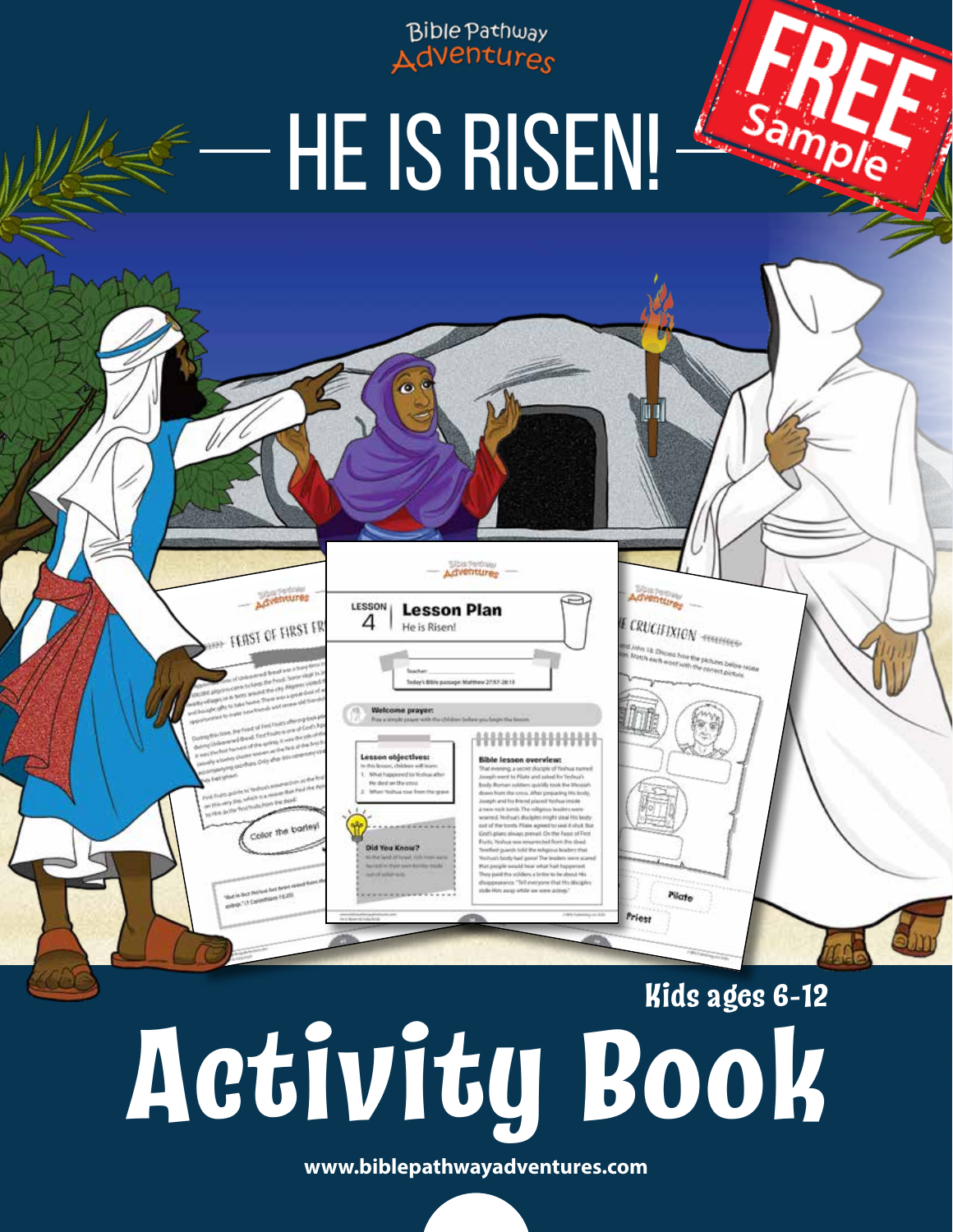



#### **He is Risen! Activity Book (free sample)**

Copyright © 2020. All rights reserved

This Activity Book may not be reproduced in whole or in part in any manner without written permission from Bible Pathway Adventures.

> Author: Pip Reid Illustrator: Thomas Barnett Creative Director: Curtis Reid

For free Bible resources and Teacher Packs including coloring pages, worksheets, quizzes and more visit our website at:

### **www.biblepathwayadventures.com**

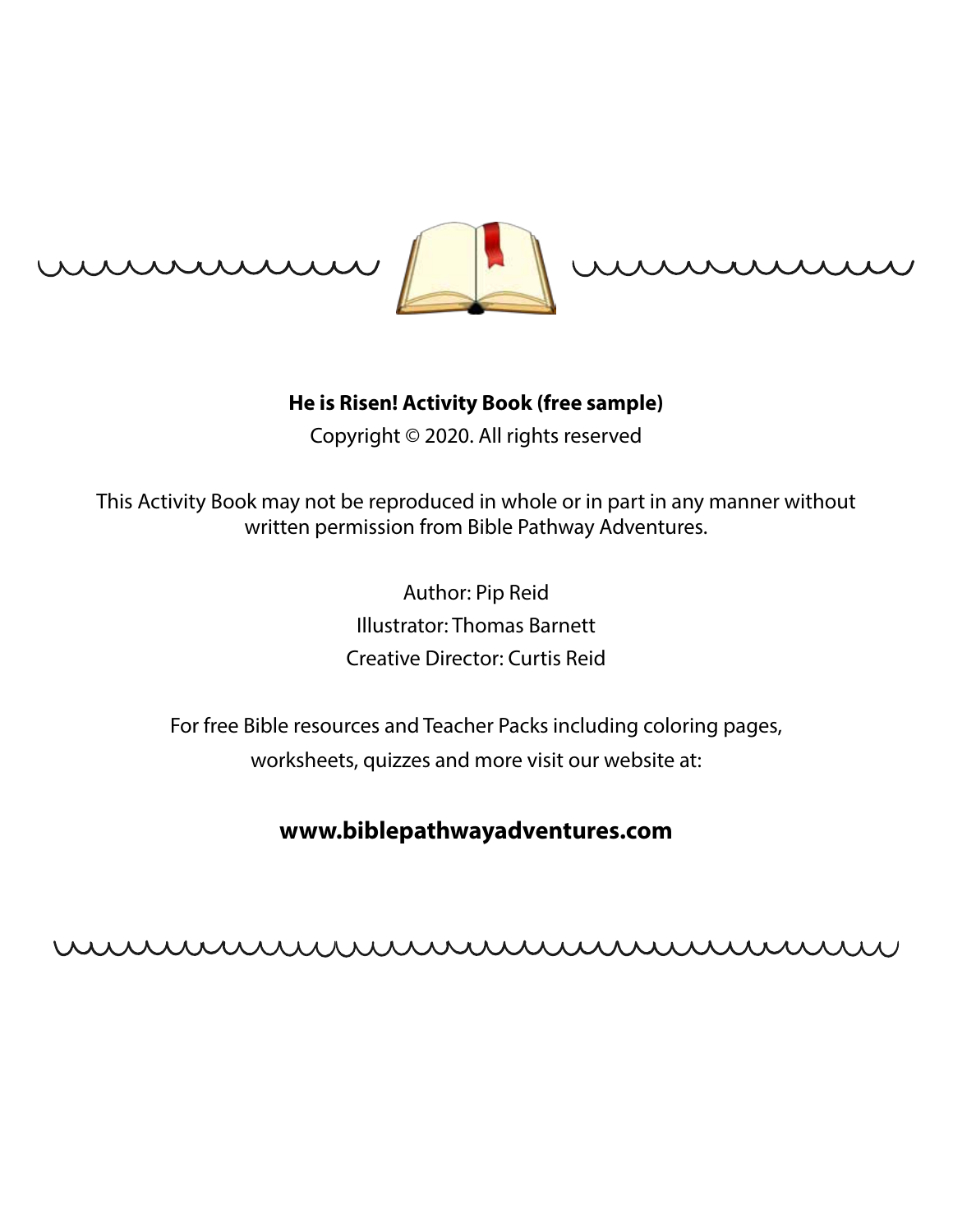

### $\infty$  TABLE OF CONTENTS  $\infty$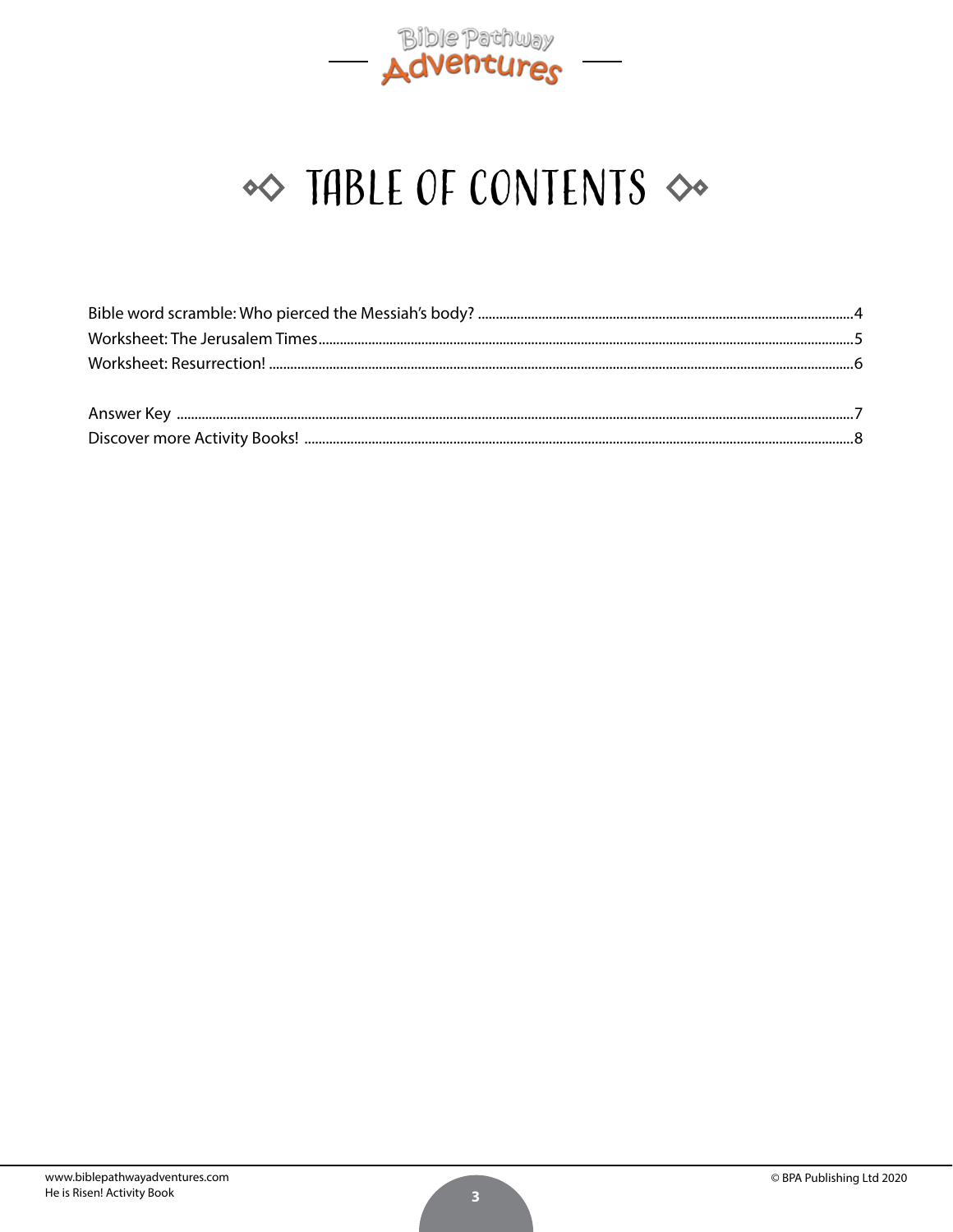



Unscramble the words to find the answer. *Hint: Read John 19:34 (ESV).*

| Btu noe fo hte Irsoesdi        |  |
|--------------------------------|--|
| rpdicee sih sied ithw a apesr, |  |
| and ta eocn reteh meca tuo     |  |
| bdolo dna tewra.               |  |
|                                |  |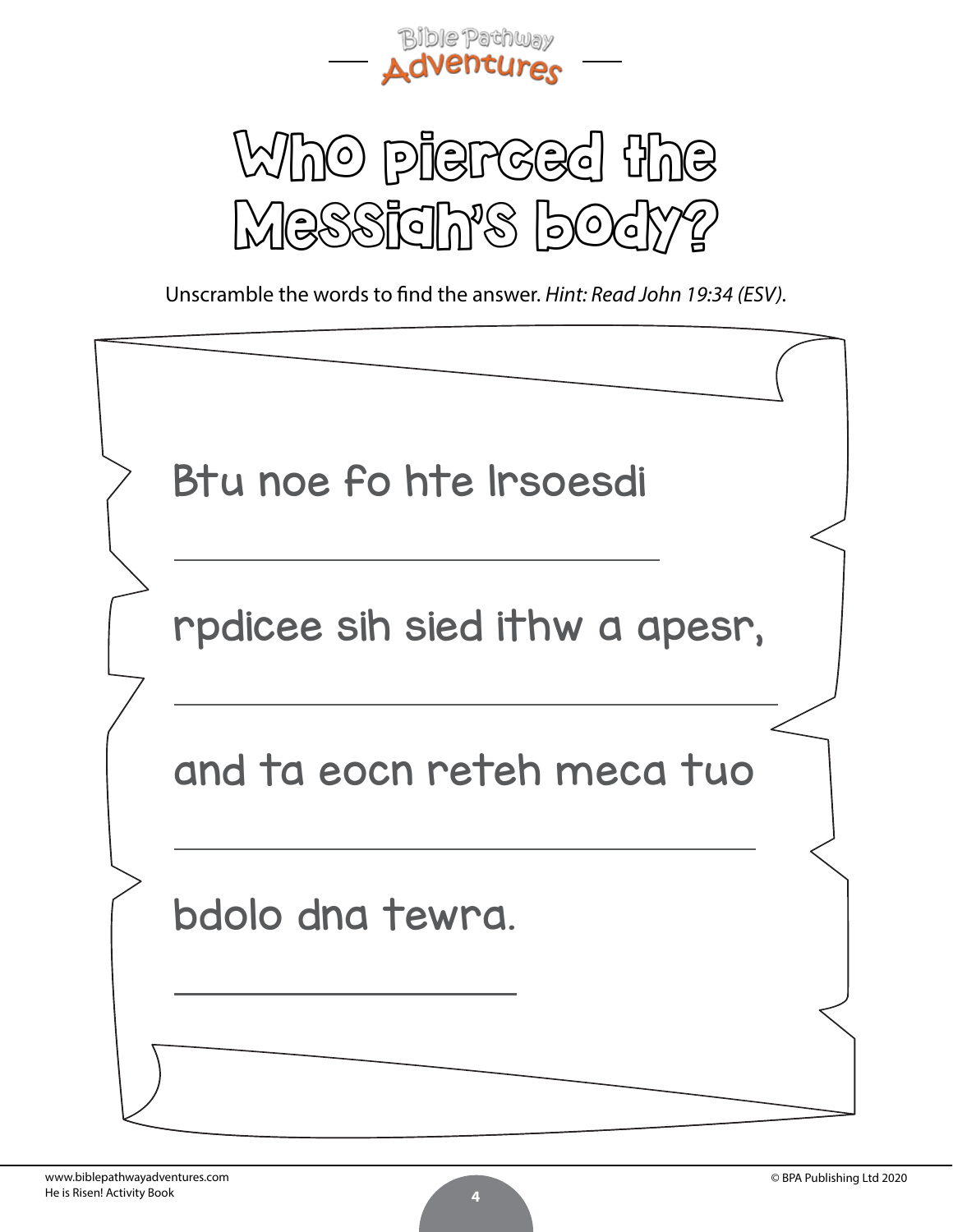Bible Pathway

| City of Jerusalem             |                             |  |  |  |
|-------------------------------|-----------------------------|--|--|--|
| <b>The</b><br>Jerusalem Times |                             |  |  |  |
| <b>FEAST OF FIRST FRUITS</b>  | A BIBLE HISTORY PUBLICATION |  |  |  |
| <b>Missing Messiah!</b>       | <b>Angel seen at tomb</b>   |  |  |  |
|                               |                             |  |  |  |
|                               |                             |  |  |  |
|                               |                             |  |  |  |
|                               |                             |  |  |  |
|                               |                             |  |  |  |
| <b>Barley harvest starts</b>  |                             |  |  |  |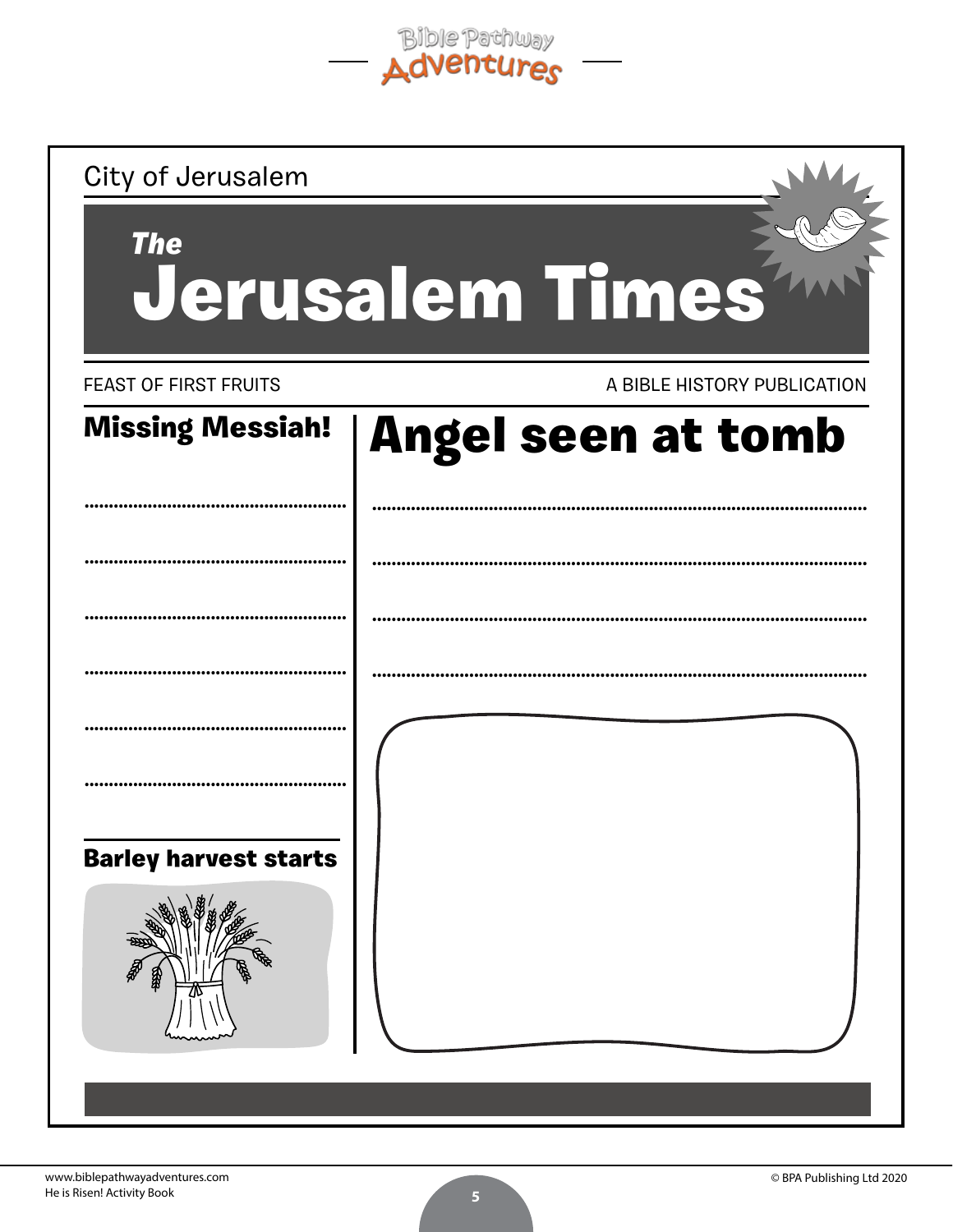



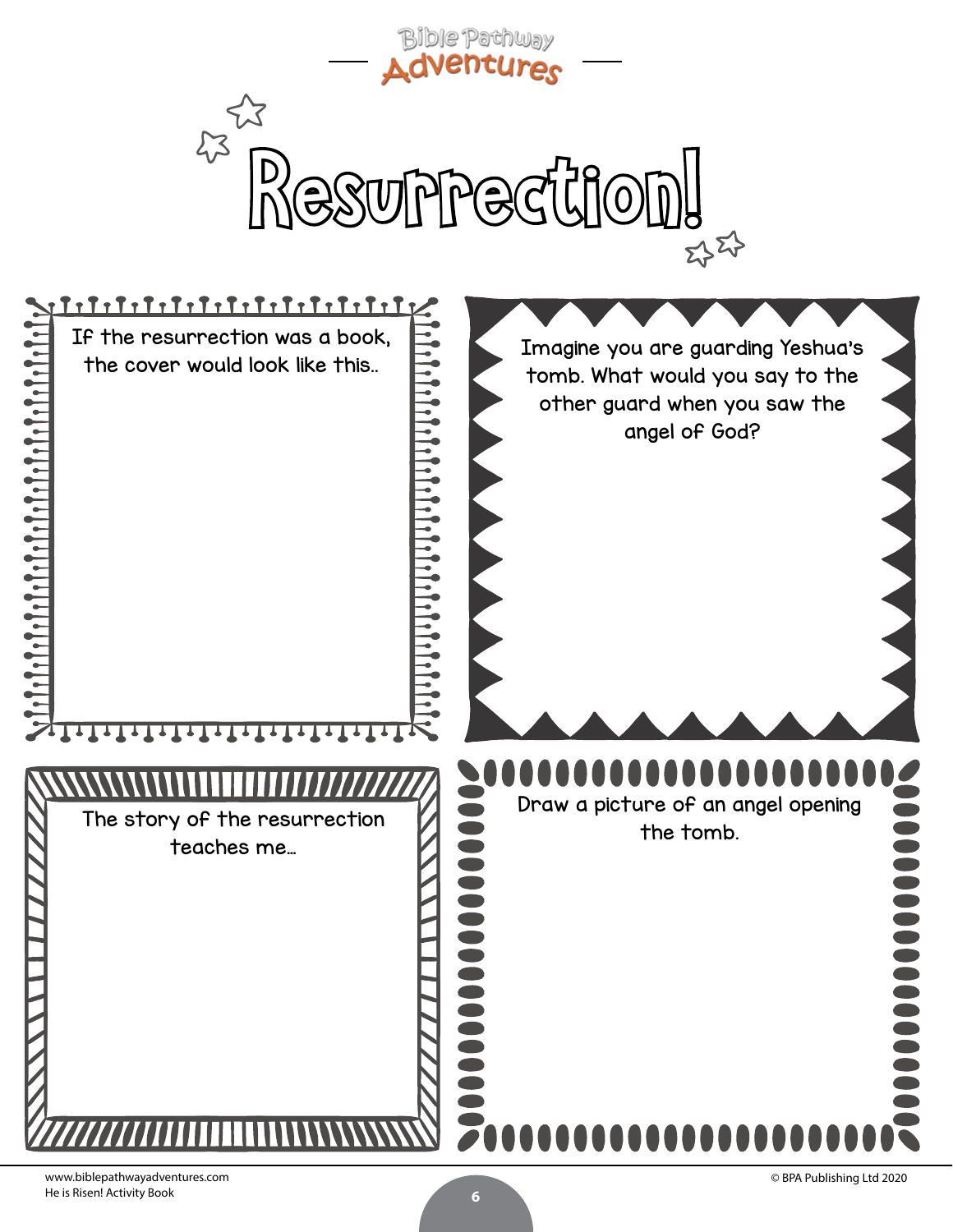

### ANSWER KEY

#### **Bible word scramble: Who pierced the Messiah's body?** "But one of the soldiers pierced his side with a spear, and at once

there came out blood and water." (John 19:34)